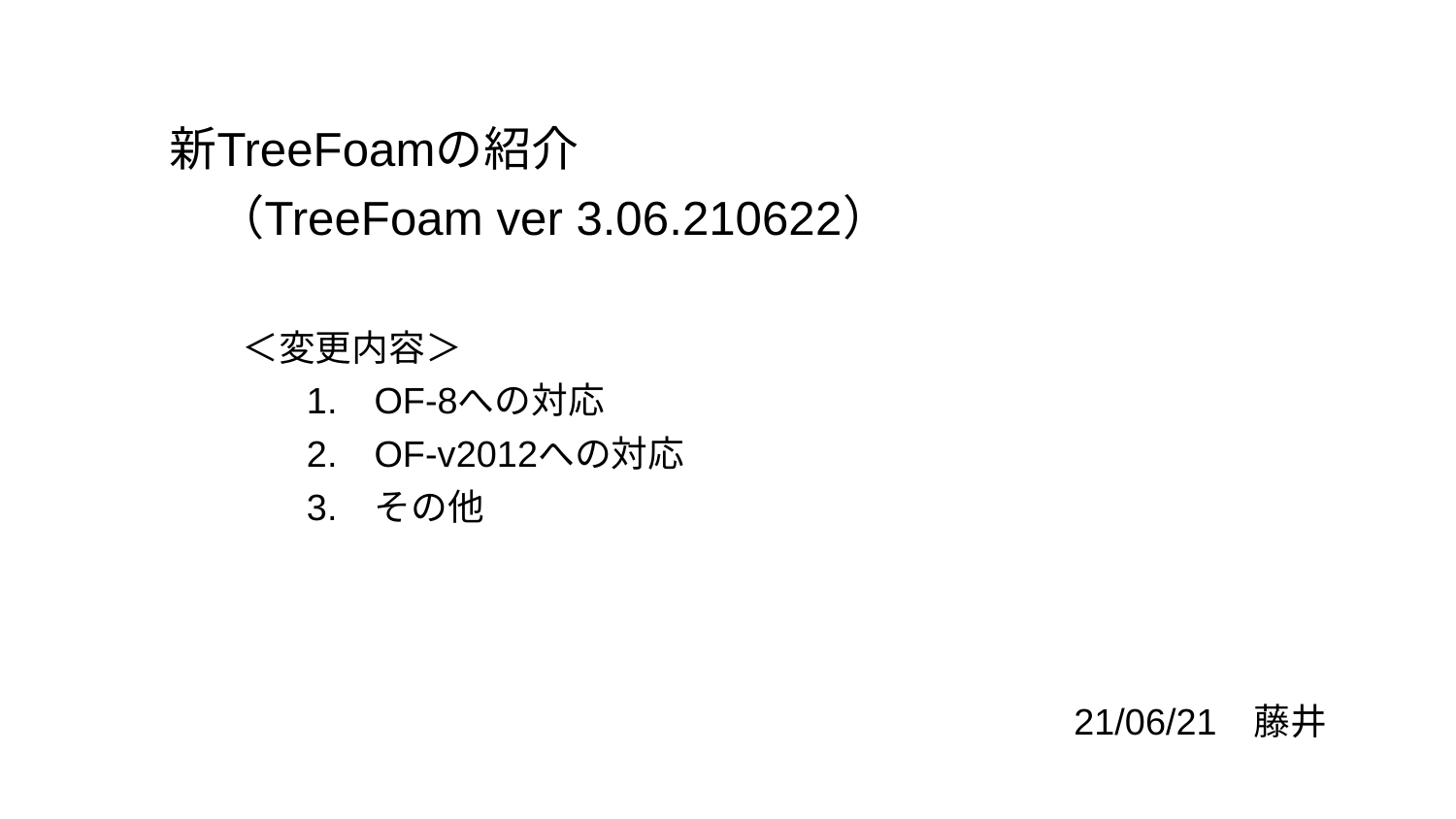## 1. OF-8への対応

OF-8より、以下が変更され、これに対応。

- 1) field変数のアクセス方法が追加
- 2) multiRegionCaseの書式変更
- 1) field変数のアクセス方法の追加

U fieldの例



OF-8で新書式が追加され、新旧両方使用できるが、 tutorialsが新書式に変わっている為、gridEditor上で表示が 今回対応したので、正しく表示できる。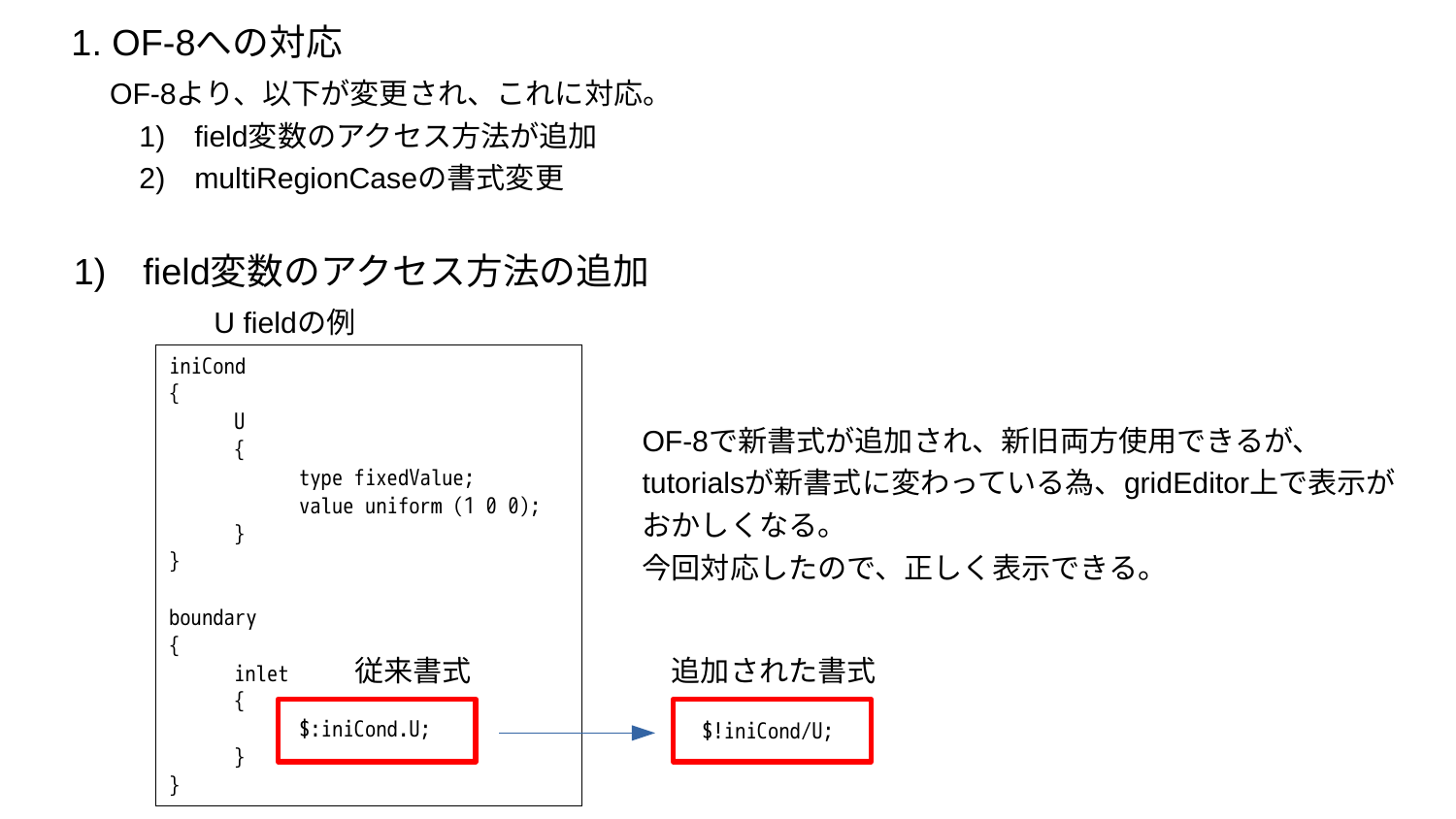1) multiRegionCaseの書式変更

multiRegionCaseについては、

- ・T fieldの流体・固体境界面のpatch内容が変更
- ・固体のthermophysicalPropertiesの内容が変更
- ・T fieldの流体・固体境界面のpatch内容

type compressible::turbulentTemperatureCoupledBaffleMixed; neighbourFieldName T; kappaMethod fluidThermo; kappa kappa; Tnbr T; value uniform \$iniTemp;

#### <従来> インディー しょうしゃ しょうしゃ しょうしゃく 今回>

type compressible::turbulentTemperatureCoupledBaffleMixed; neighbourFieldName T; kappa kappa; Tnbr T; value uniform \$iniTemp;

#### 書式変更に対応。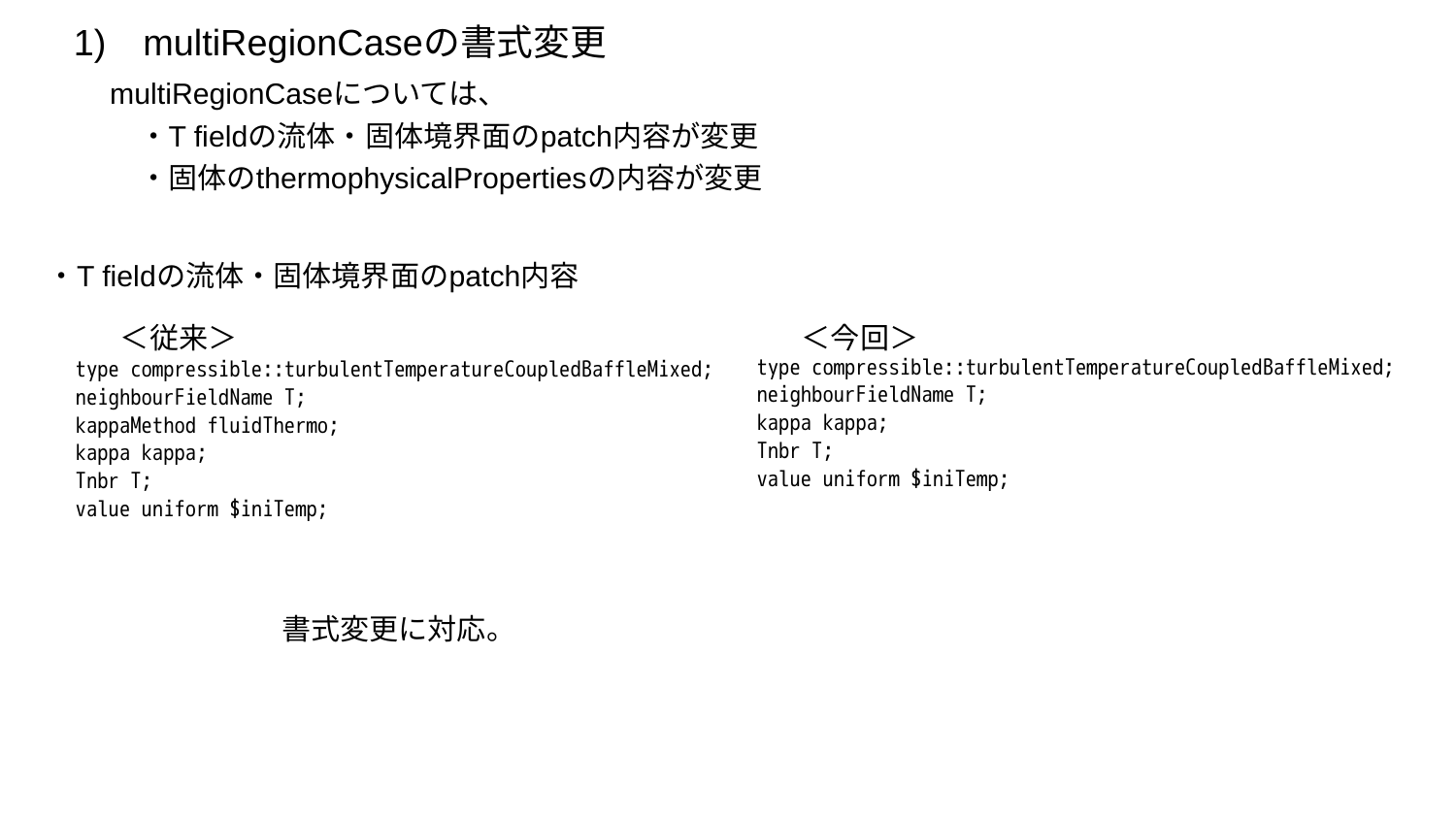固体のthermophysicalPropertiesの書式変更

| type         |                 |       | heSolidThermo;                       |
|--------------|-----------------|-------|--------------------------------------|
| mixture      |                 |       | pureMixture;                         |
| transport    |                 |       | constIso;                            |
| thermo       |                 |       | hConst;                              |
| specie       |                 |       | equationOfState rhoConst;<br>specie; |
| energy       |                 |       | sensibleEnthalpy;                    |
|              |                 |       |                                      |
| mixture<br>{ |                 |       |                                      |
|              |                 |       |                                      |
| specie<br>{  |                 |       |                                      |
|              | nMoles          |       | 1;                                   |
|              | molWeight       |       | 63;                                  |
| }            |                 |       |                                      |
| transport    |                 |       |                                      |
| {            |                 |       |                                      |
| }            | kappa           | 372;  |                                      |
|              | thermodynamics  |       |                                      |
| {            |                 |       |                                      |
|              |                 | 0;    |                                      |
| Hf           |                 |       |                                      |
| Сp           |                 | 419;  |                                      |
| }            |                 |       |                                      |
|              | equation0fState |       |                                      |
| {<br>rho     |                 | 8960; |                                      |

<従来> <今回>

#### thermoType {

}

| {       |        |                 |            |                            |                         |
|---------|--------|-----------------|------------|----------------------------|-------------------------|
|         | type   |                 |            | heSolidThermo;             |                         |
|         |        | mixture         |            | pureMixture;               |                         |
|         |        | transport       |            | constIso;                  |                         |
|         | thermo | equationOfState |            | eConst;<br>rhoConst;       |                         |
|         | specie |                 |            | specie;                    |                         |
|         | energy |                 |            |                            | sensibleInternalEnergy; |
| ł       |        |                 |            |                            |                         |
| mixture |        |                 |            |                            |                         |
| {       | specie |                 |            |                            |                         |
|         | {      |                 |            |                            |                         |
|         |        | nMoles          |            | 1;                         |                         |
|         |        |                 |            | molWeight 63.5; // [g/mol] |                         |
|         | }      |                 |            |                            |                         |
|         | {      | transport       |            |                            |                         |
|         |        | kappa           | 380;       |                            | $//$ [W/m/K]            |
|         | ł      |                 |            |                            |                         |
|         |        | thermodynamics  |            |                            |                         |
|         | {      |                 |            |                            |                         |
|         |        | Нf<br>Cv        | 0;<br>385: |                            | // [J/kg/K]             |
|         | }      |                 |            |                            |                         |
|         |        | equationOfState |            |                            |                         |
|         | {      |                 |            |                            |                         |
|         |        | rho             | 8940;      |                            | // [kg/m^3]             |
| ļ       | }      |                 |            |                            |                         |
|         |        |                 |            |                            |                         |